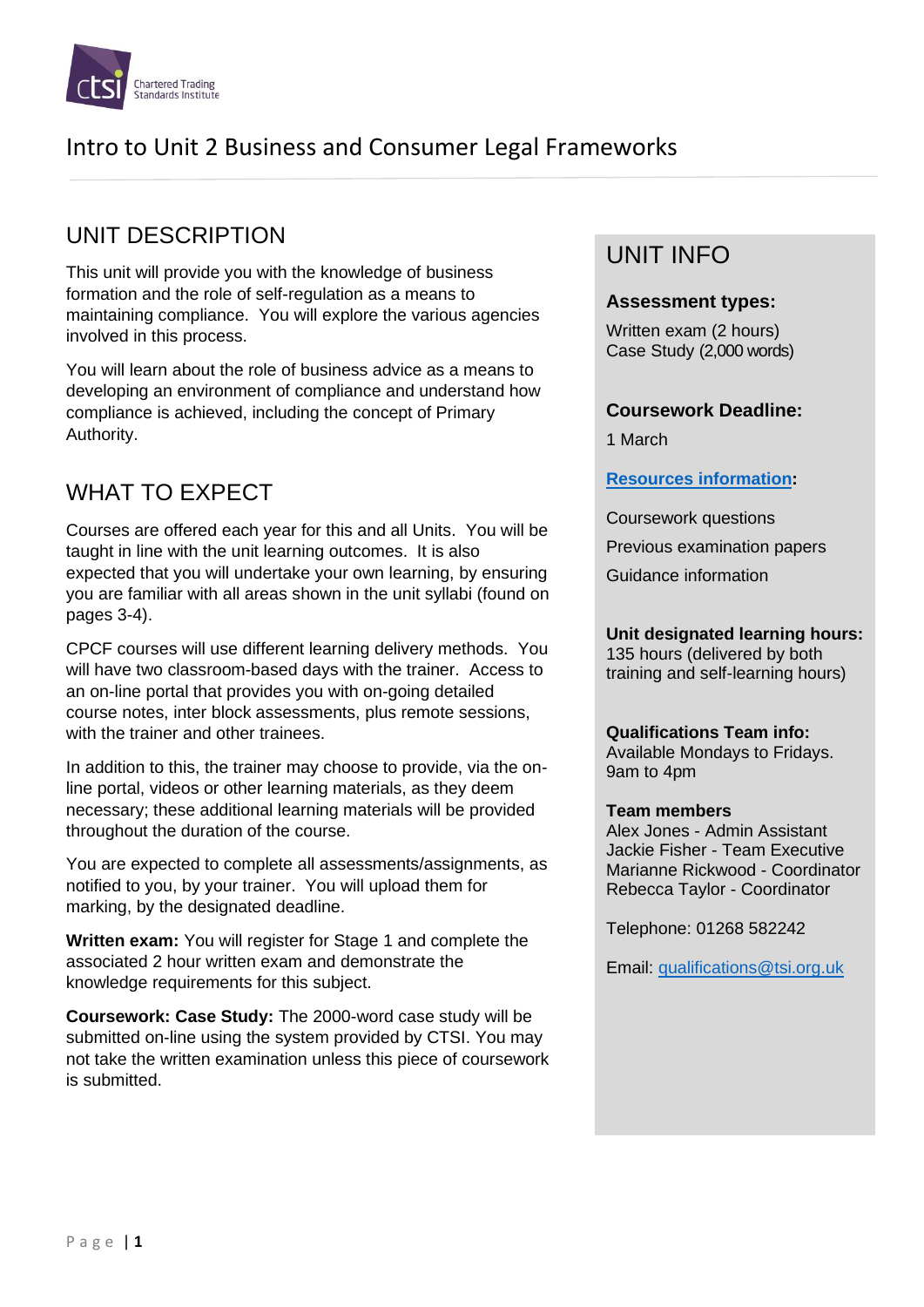

## CLASSIFICATION OF MARKS

All examinations are marked out of 100% and with a pass mark of 40%.

On passing an examination/coursework you will be graded with the following classifications: Distinction, Merit and Pass.

All effort should be made to gain the highest mark possible throughout the examining process.

## CPCF REGULATIONS AND POLICIES

All forms of assessment fall within strict regulations and you must ensure you understand and adhere to all regulation requirements.

The regulations that cover all aspects of the CPCF qualifications can be found on our website:

<https://www.tradingstandards.uk/practitioners/training-development/qualifications-resources#stage1info>

Please ensure you are familiar with all aspects within the regulations, taking particular notice of any area relating to examinations, coursework and deadlines.

CTSI will publish announcements surrounding the CPCF qualification from time to time. These are found here:

[https://www.tradingstandards.uk/practitioners/training-development/qualifications](https://www.tradingstandards.uk/practitioners/training-development/qualifications-resources#announcementsupdates)[resources#announcementsupdates](https://www.tradingstandards.uk/practitioners/training-development/qualifications-resources#announcementsupdates)

It is important that you are aware of any notifications provided by CTSI throughout the year to ensure you are meeting any/all requirements that the Executive or the Qualifications and Awards Board have put out.

## GOVERNANCE

For more detailed information on the governance of the CPCF, you will find this within the regulations. Below outlines the governance structure approved by CTSI Council.

| <b>Classification</b> | <b>Marks</b> |
|-----------------------|--------------|
| Distinction           | 70-100%      |
| Merit                 | 60-69%       |
| Pass                  | 40-59%       |
| Fails                 | 0-39%        |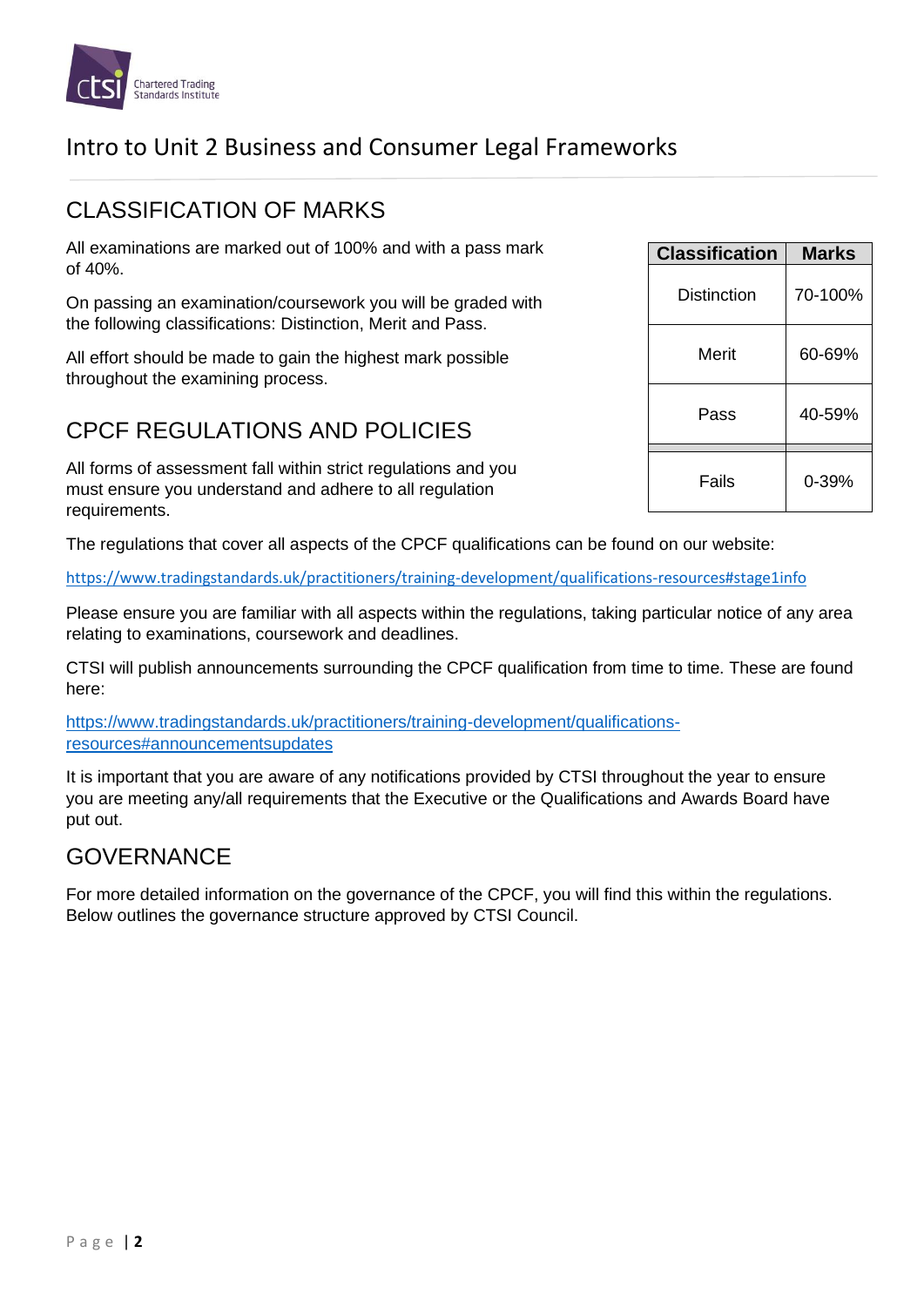



# UNIT SYLLABI

The examiners may expect candidates to show knowledge of legislation which is in existence but not in force, (ie Acts which have not finally been enacted, or Regulations which have not reached their commencement date) if it is directly and significantly relevant to the subject-matter of the examination.

## **Learning Outcomes:**

At the end of this module, the student will be able to:

- Have the ability to compare and contrast business formation, different legal entities and the controls on each.
- Have knowledge in, and an appreciation of, the business environment and other factors which may influence the operation of the business.
- Understand the various consumer protection organisations, including trading standards, and how they act to maintain a fair-trading environment.
- Understand the different approaches to gain compliance and the tools available to regulators.
- Explain how safeguarding influences the work of a modern trading standards service

## **Indicative areas of study**

The following terms have been used to indicate the level of knowledge required in each element:

**Detailed:** To an in-depth level, and with a fine degree of distinction between the various concepts;

**Working:** The ability to apply the areas of knowledge to a trading standards environment;

**Basic:** Having an awareness of relevant legislation, organisations and concepts .

Assessments will reflect the requisite level of knowledge in each given area of the syllabus.